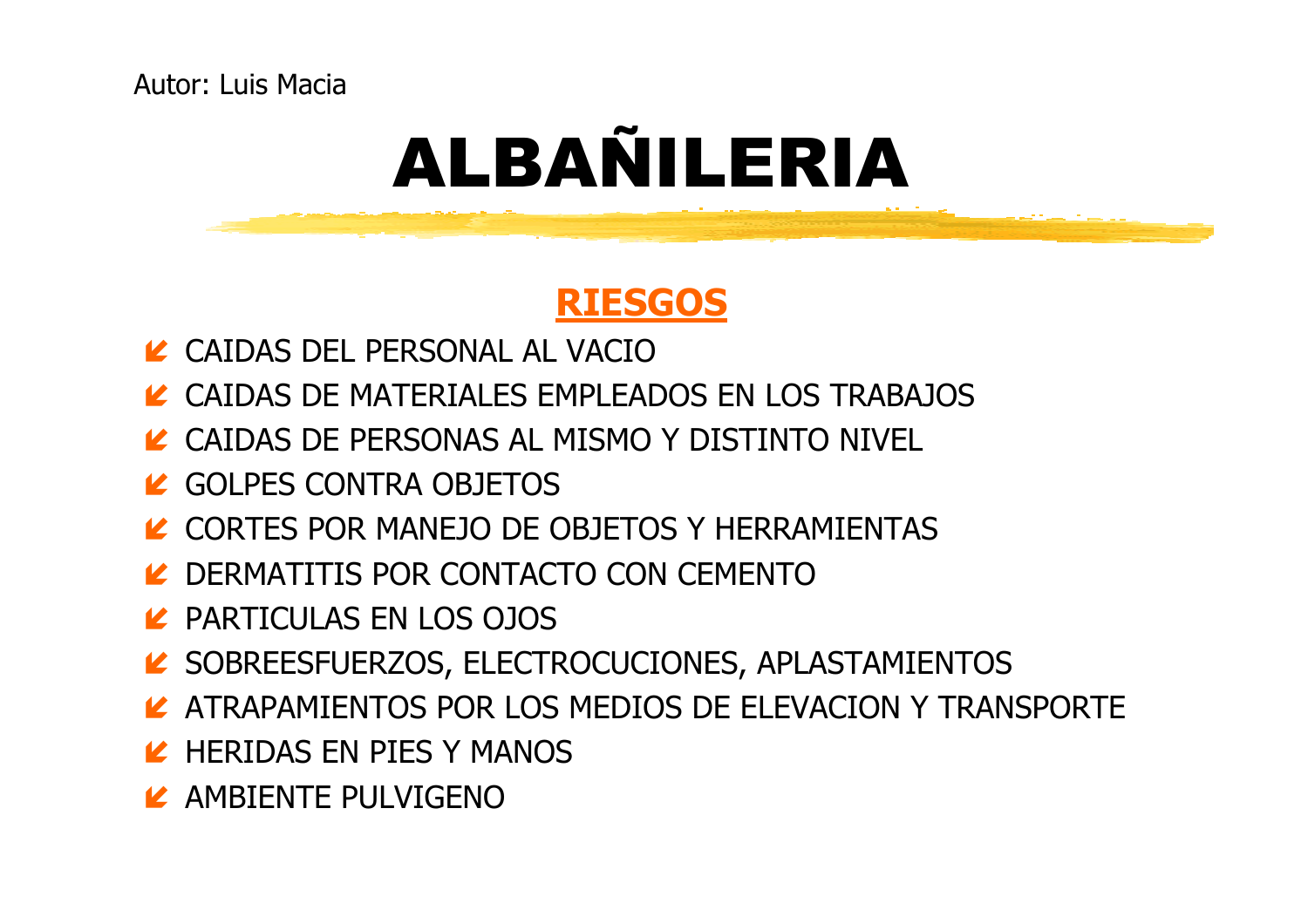#### MEDIDAS PREVENTIVAS

- LA USO OBLIGATORIO DE EQUIPOS DE PROTECCION PERSONAL
- LA HUECOS EN FORJADOS PROTEGIDOS
- LA CERRAMIENTO DEFINITIVO DE HUECOS
- LANDAMIOS PROTEGIDOS CON BARANDILLA, LISTON Y RODAPIE
- LAMPAS DE ESCALERA PROTEGIDAS IDENTICAMENTE
- LA UTILIZACION DE SEÑALES DE PELIGRO Y OBLIGACION
- LA ILUMINAR SUFICIENTEMENTE LAS ZONAS DE TRABAJO
- LACCESO A LAS ZONAS DE TRABAJO DE FORMA SEGURA
- **LA PROHIBIDO EL BALANCEO DE CARGAS**
- EL IZADO DE MATERIALES SE REALIZARA SIN ROMPER LOS FLEJES
- K EL LADRILLO SUELTO SE IZARA APILADO ORDENADAMENTE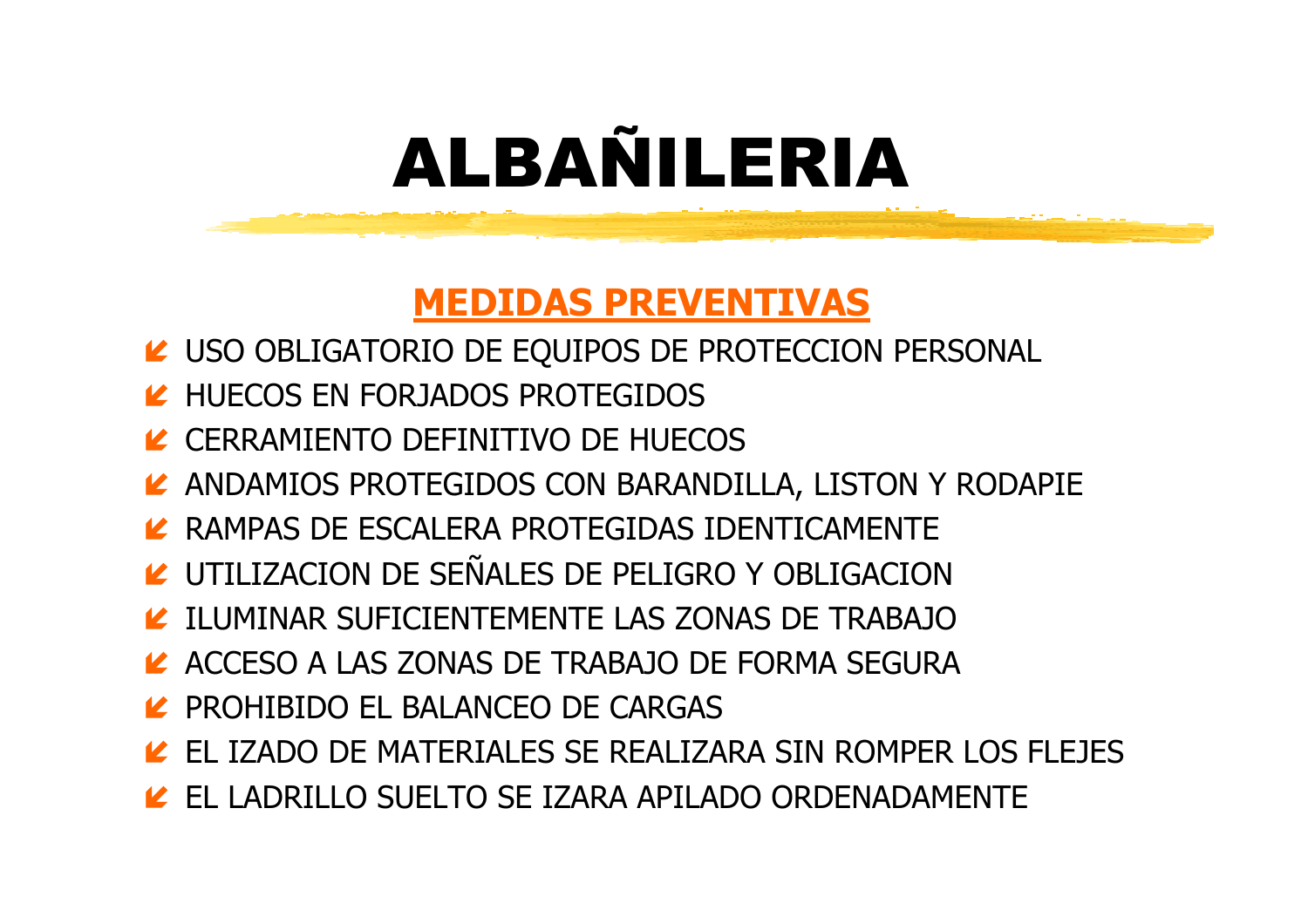### MEDIDAS PREVENTIVAS

- LA NO GOBERNAR CON LAS MANOS LA CERAMICA PALETIZADA
- LA PROHIBIDO CONCENTRAR CARGAS DE LADRILLOS SOBRE VANOS
- LACOPIO DE PALETS PROXIMOS A CADA PILAR
- LA NO APILAR PALETS UNO SOBRE OTRO
- EVACUAR ESCOMBROS MEDIANTE TROMPAS DE VERTIDO
- APILAR ESCOMBROS JUNTO A UN PILAR DETERMINADO
- PROHIBIDO LANZAR CASCOTES DIRECTAMENTE POR ABERTURAS
- LA PROHIBIDO IZAR HASTIALES DE GRAN SUPERFICIE *(CON VIENTO)*<br>10. NO TRABAJAR JUNTO A BARANENTOS ANTES DE 49.11. *(SON VIENT*
- LA NO TRABAJAR JUNTO A PARAMENTOS ANTES DE 48 H. *(CON VIENTO)*<br>11 NO TRABAJAR GON ROBRIOLITAS JUNTO A LUFSOS
- LA NO TRABAJAR CON BORRIQUTAS JUNTO A HUECOS
- NO SALTAR DESDE EL FORJADO A ANDAMIOS COLGANTES
- LA COLOCAR PLATAFORMAS DE DESCARGA EN LUGARES INDICADOS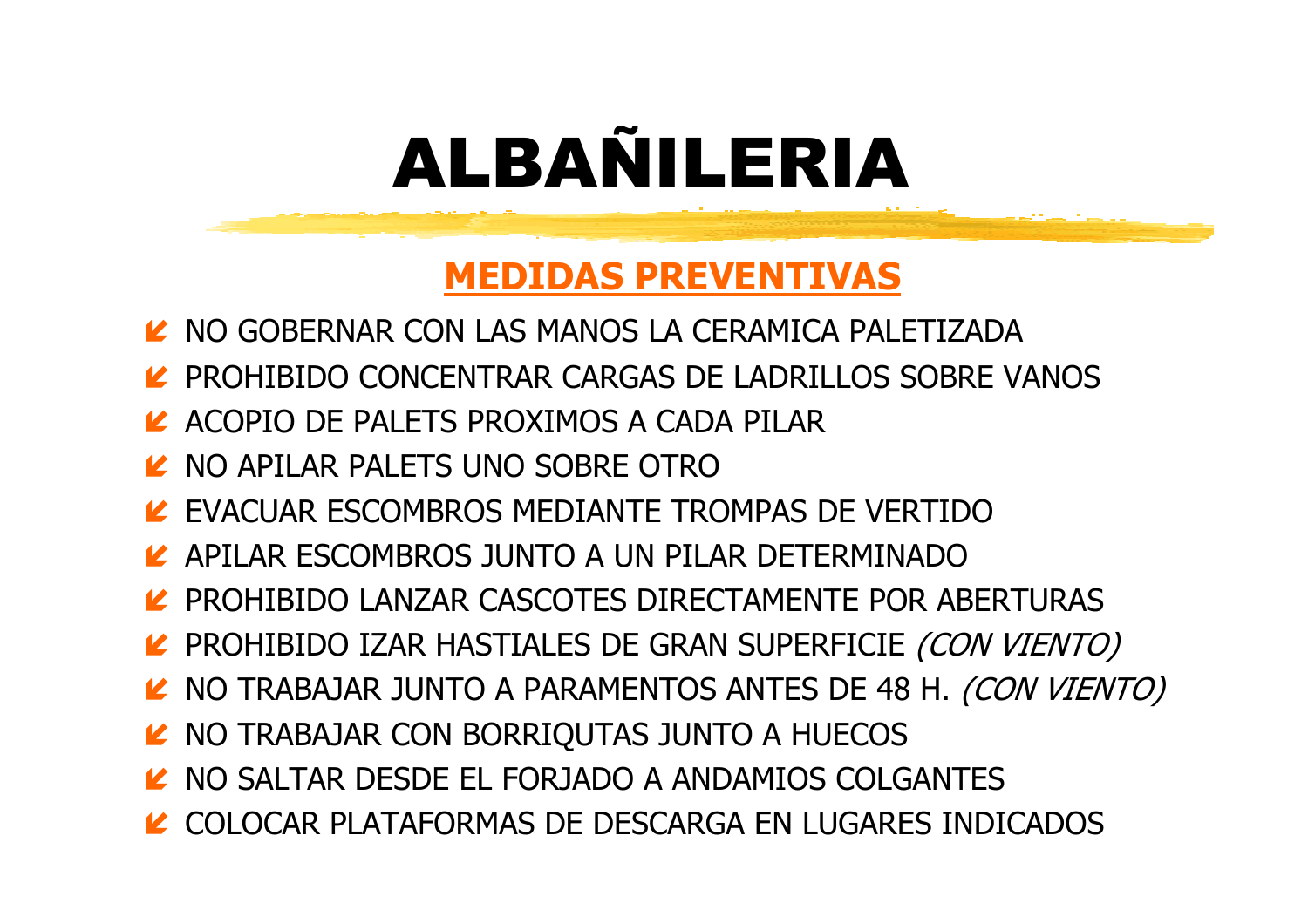### PROTECCIONES COLECTIVAS

- LASTICAS EN FACHADAS EN EN EN ENGLOCACION DE REDES ELASTICAS EN FACHADAS
- LA INSTALAR PROTECCIONES EN HUECOS VERTICALES
- DELIMITAR LA ZONA DE TRABAJOS DE CERRAMIENTO
- LET CERRAR HUECOS HORIZONTALES SUPERIORES A 15X15 CM.
- LOS HUECOS INFERIORES SE CEGARAN PARA EVITAR TROPIEZOS
- MARQUESINAS DE MADERA PARA ACCESO A OBRA
- LA PRESTAR ATENCION A LA SEGURIDAD ESTRUCTURAL DE ANDAMIOS
- ORDEN Y LIMPIEZA GENERAL Y DIARIO
- LE ELEMENTOS ELECTRICOS CON DOBLE PROTECCION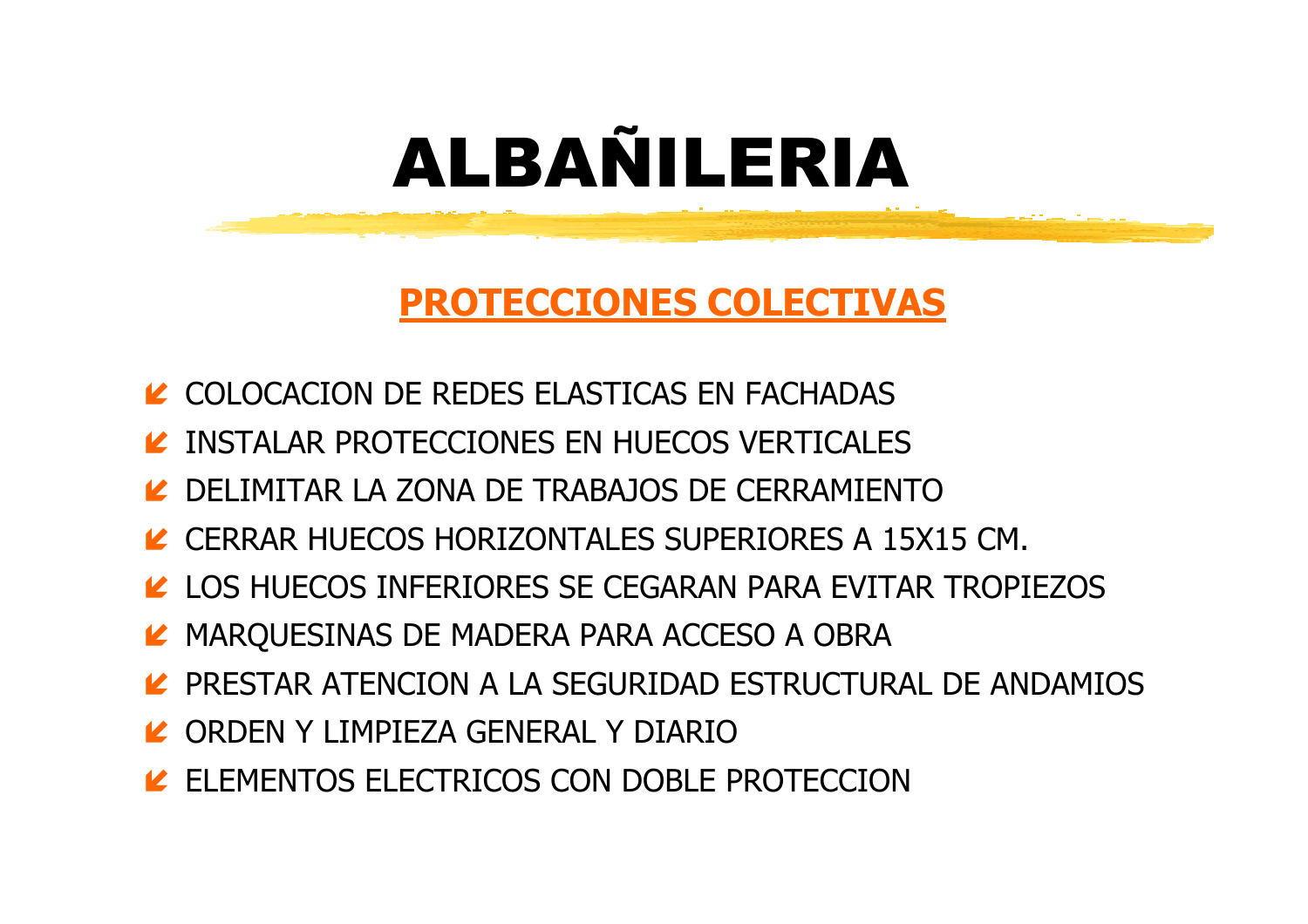### EQUIPOS DE PROTECCION INDIVIDUAL

- LA CINTURON DE SEGURIDAD CON EL MARCADO *CE*
- LA CASCO DE SEGURIDAD OBLIGATORIO
- LA GUANTES DE GOMA O CAUCHO
- GUANTES DE CUERO
- LA BOTAS DE SEGURIDAD
- **2** ROPA DE TRABAJO
- LA GAFAS DE SEGURIDAD
- LA PROTECTORES AUDITIVOS
- $\blacktriangleright$  MASCARILLAS DE PROTECCION VIAS RESPIRATORIA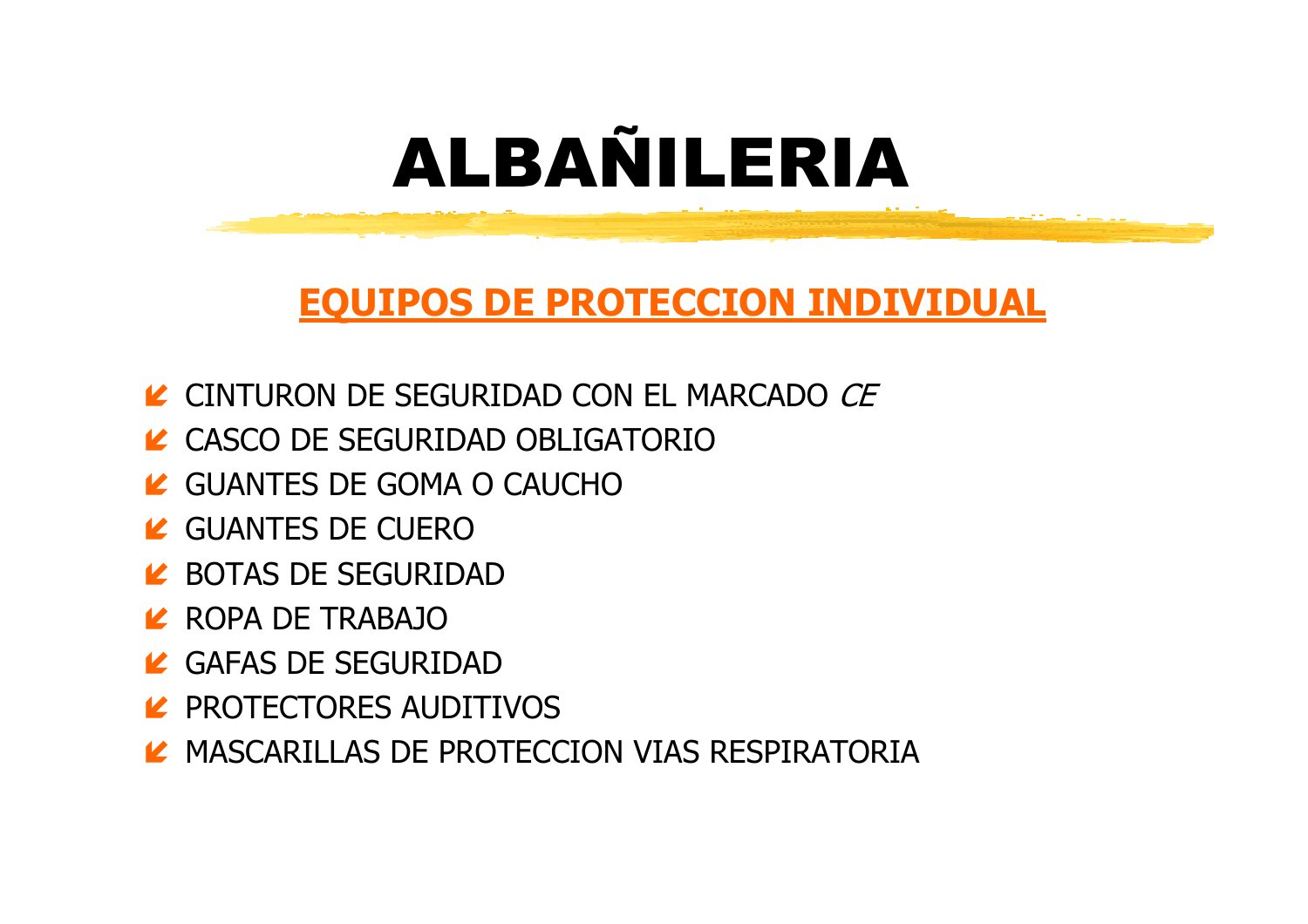### ALBAÑILERIACUBIERTAS E IMPERMEABILIZACION

### RIESGOS

- CAIDAS DEL PERSONAL AL VACIO
- LA CAIDAS DEL PERSONAL POR LA CUBIERTA
- LA CAIDAS DE OBJETOS A NIVELES INFERIORES
- LA SOBREESFUERZOS
- LA QUEMADURAS
- LA GOLPES O CORTES POR MANEJO DE OBJETOS Y HERRAMIENTAS
- LA GOLPES O CORTES POR MANEJO DE PIEZAS DE CUBRICION
- LA HUNDIMIENTO DE LA SUPERFICIE DE APOYO
- LA DERMATITIS POR CONTACTO CON CEMENTO
- LASTAMIENTOS
- LUMBALGIAS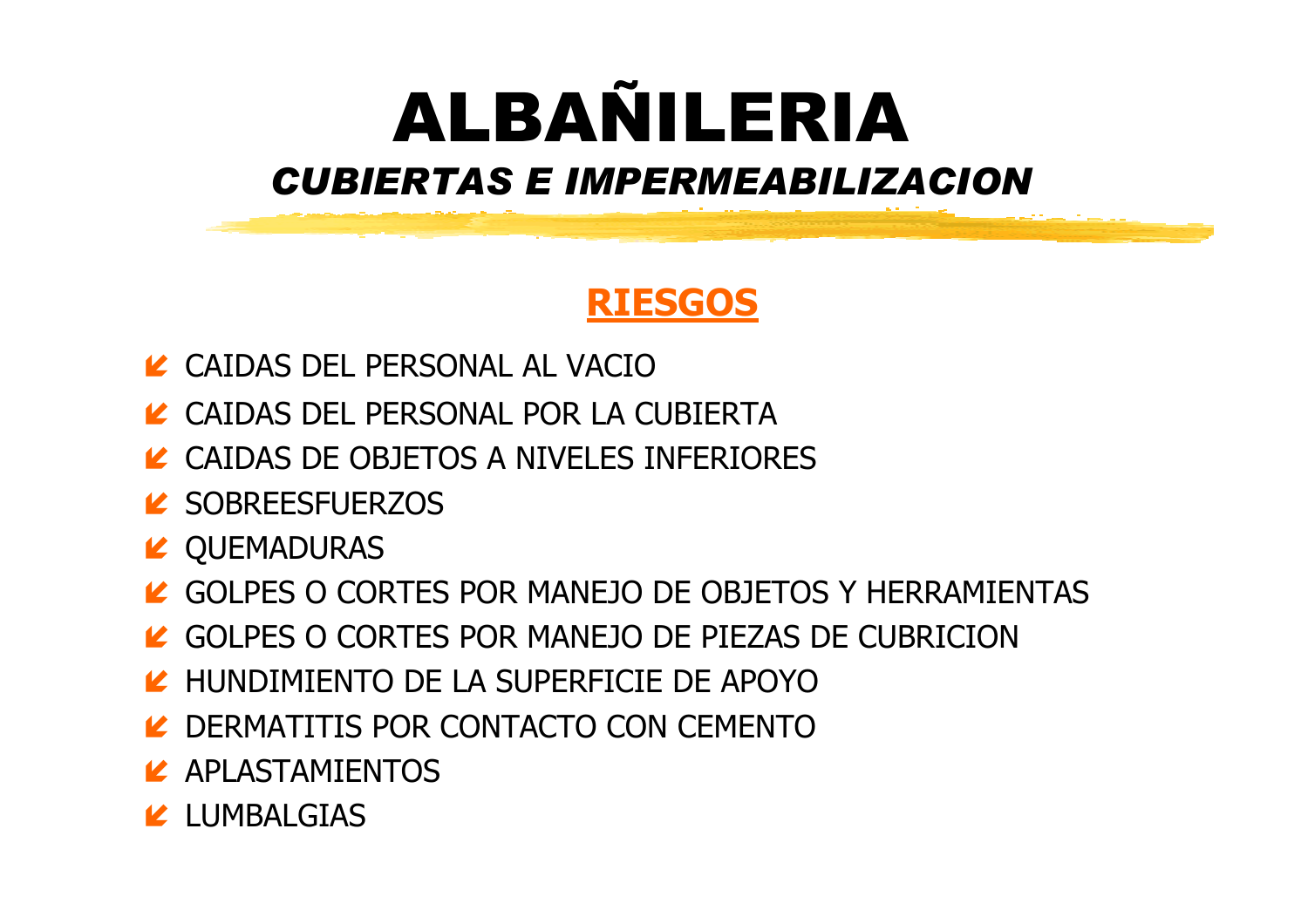### ALBAÑILERIACUBIERTAS E IMPERMEABILIZACION

### MEDIDAS PREVENTIVAS

- FORMACION ADECUADA DEL PERSONAL
- LA INDICAR "PUNTOS FUERTES" DONDE ATAR ARNESES
- LE SE SUSPENDERAN LOS TRABAJOS CON VIENTO SUPERIOR A 60 KM/H.
- LA REPARTIR UNIFORMEMENTE ROLLOS DE TELA ASFALTICA
- LA MANTENER LOS FALDONES LIBRES DE OBJETOS
- GARANTIZAR QUE NO HAYA DERRAMES DE LIQUIDOS DE SELLADO
- SERVIR LOS MATERIALES MEDIANTE EL USO DE LA GRUA-TORRE
- LA PREVER UN ALMACEN PARA PRODUCTOS BITUMINOSOS INFLAMABLES
- LE SERVIR LOS MATERIALES EMPAQUETADOS
- LIMPIAR RAPIDAMENTE PLASTICOS, FLEJES, PAPEL, ETC.
- **PROTEGER HUECOS CON MALLAZO 100x100x6**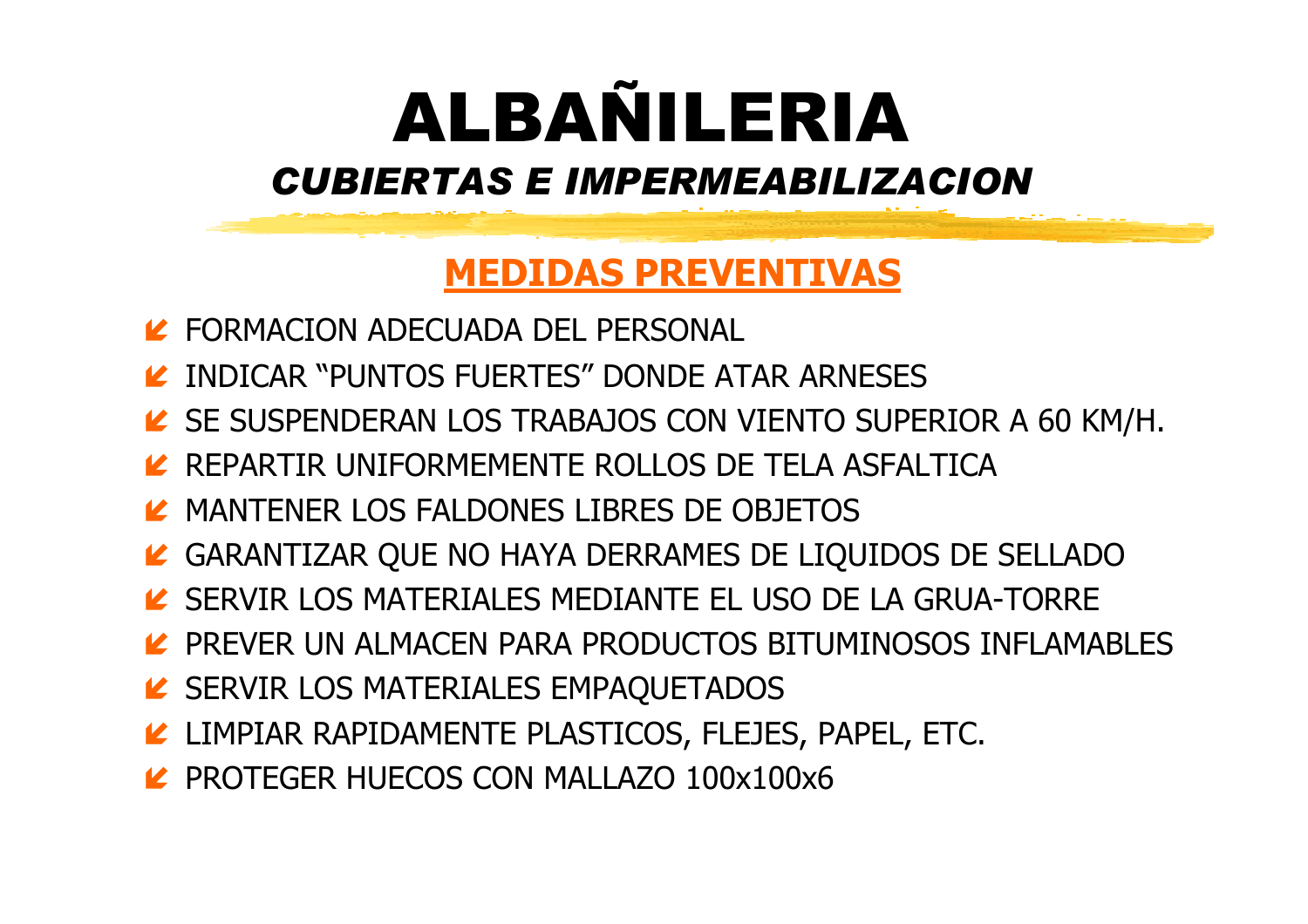

#### MEDIDAS DE PROTECCION COLECTIVA

- ANCHURA MINIMA PLATAFORMA DE TRABAJO: 60 cm.
- BARANDILLAS DE 90 cm: DE ALTURA, BARRA INTERMEDIA A 45 cm. Y RODAPIE DE 20 cm.
- LA COLOCAR MARQUESINAS DE PROTECCION EN BORDES
- **LARGIA MALLAZOS DE PROTECCION EN HUECOS DE CUBIERTA**
- **LA TOLVA PARA EVACUACION DE ESCOMBROS**